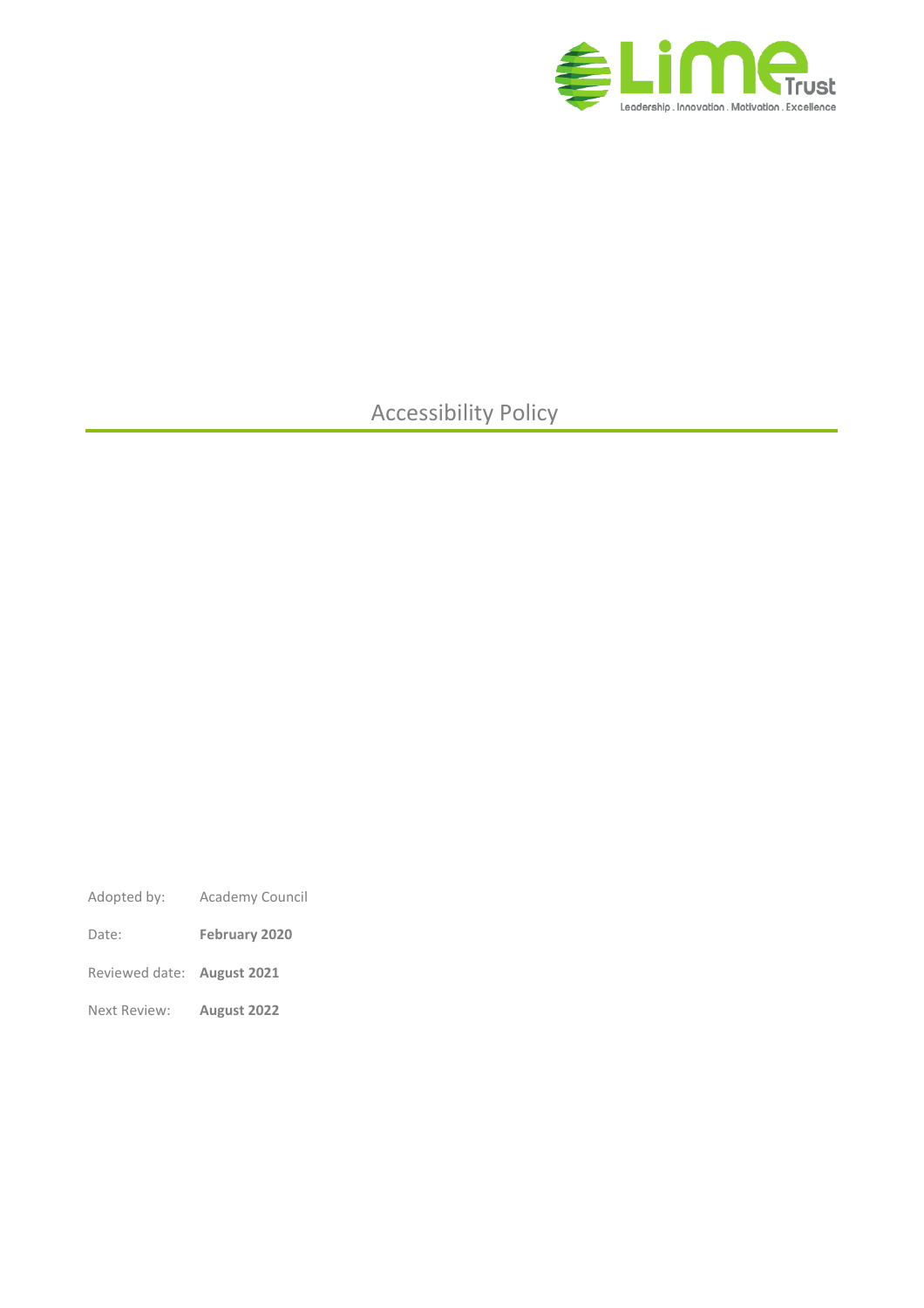

### **Contents**

| 1. Aims                         |   |
|---------------------------------|---|
| 2. Legislation and guidance     | 3 |
| 3. Action plan                  | 4 |
| 4. Monitoring arrangements      | 6 |
| 5. Links with other policies    | 6 |
| Appendix 1: Accessibility audit | 7 |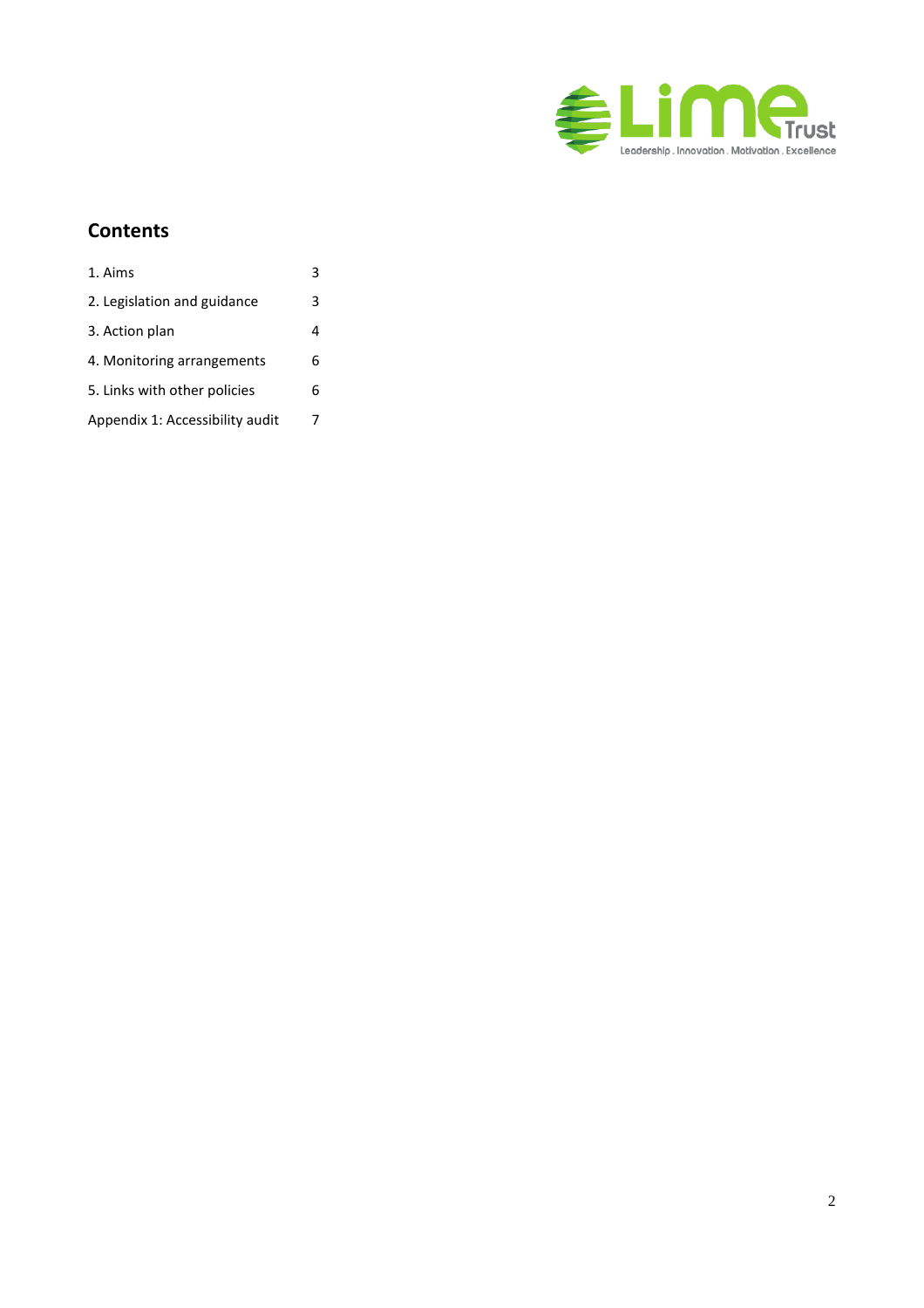

#### <span id="page-2-0"></span>1. AIMS

Schools are required under the Equality Act 2010 to have an accessibility plan. The purpose of the plan is to:

- Increase the extent to which disabled pupils can participate in the curriculum
- Improve the physical environment of the school to enable disabled pupils to take better advantage of education, benefits, facilities and services provided
- Improve the availability of accessible information to disabled pupils

Our school aims to treat all its pupils fairly and with respect. This involves providing access and opportunities for all pupils without discrimination of any kind.

Lime Trust supports the General Principles of the United Nations Convention on the Rights of the Child. We will put the best interests of the child at the centre of all we do and actively promote the key rights respecting values of nondiscrimination, participation, safety and personal development.

Our Trust Values are:

- Respect
- Equality
- Self-worth
- Partnership
- Enjoyment
- Communication
- Trust

The plan will be made available online on the school website, and paper copies are available upon request.

Our school is also committed to ensuring staff are trained in equality issues with reference to the Equality Act 2010, including understanding disability issues.

The school supports any available partnerships to develop and implement the plan.

Our school's complaints procedure covers the accessibility plan. If you have any concerns relating to accessibility in school, this procedure sets out the process for raising these concerns.

### <span id="page-2-1"></span>2. LEGISLATION AND GUIDANCE

This document meets the requirements of [schedule 10 of the Equality Act 2010](http://www.legislation.gov.uk/ukpga/2010/15/schedule/10) and the Department for Education (DfE) [guidance for schools on the Equality Act 2010](https://www.gov.uk/government/publications/equality-act-2010-advice-for-schools).

The Equality Act 2010 defines an individual as disabled if he or she has a physical or mental impairment that has a 'substantial' and 'long-term' adverse effect on his or her ability to undertake normal day to day activities.

Under the [Special Educational Needs and Disability \(SEND\) Code of Practice](https://www.gov.uk/government/publications/send-code-of-practice-0-to-25), 'long-term' is defined as 'a year or more' and 'substantial' is defined as 'more than minor or trivial'. The definition includes sensory impairments such as those affecting sight or hearing, and long-term health conditions such as asthma, diabetes, epilepsy and cancer.

Schools are required to make 'reasonable adjustments' for pupils with disabilities under the Equality Act 2010, to alleviate any substantial disadvantage that a disabled pupil faces in comparison with non-disabled pupils. This can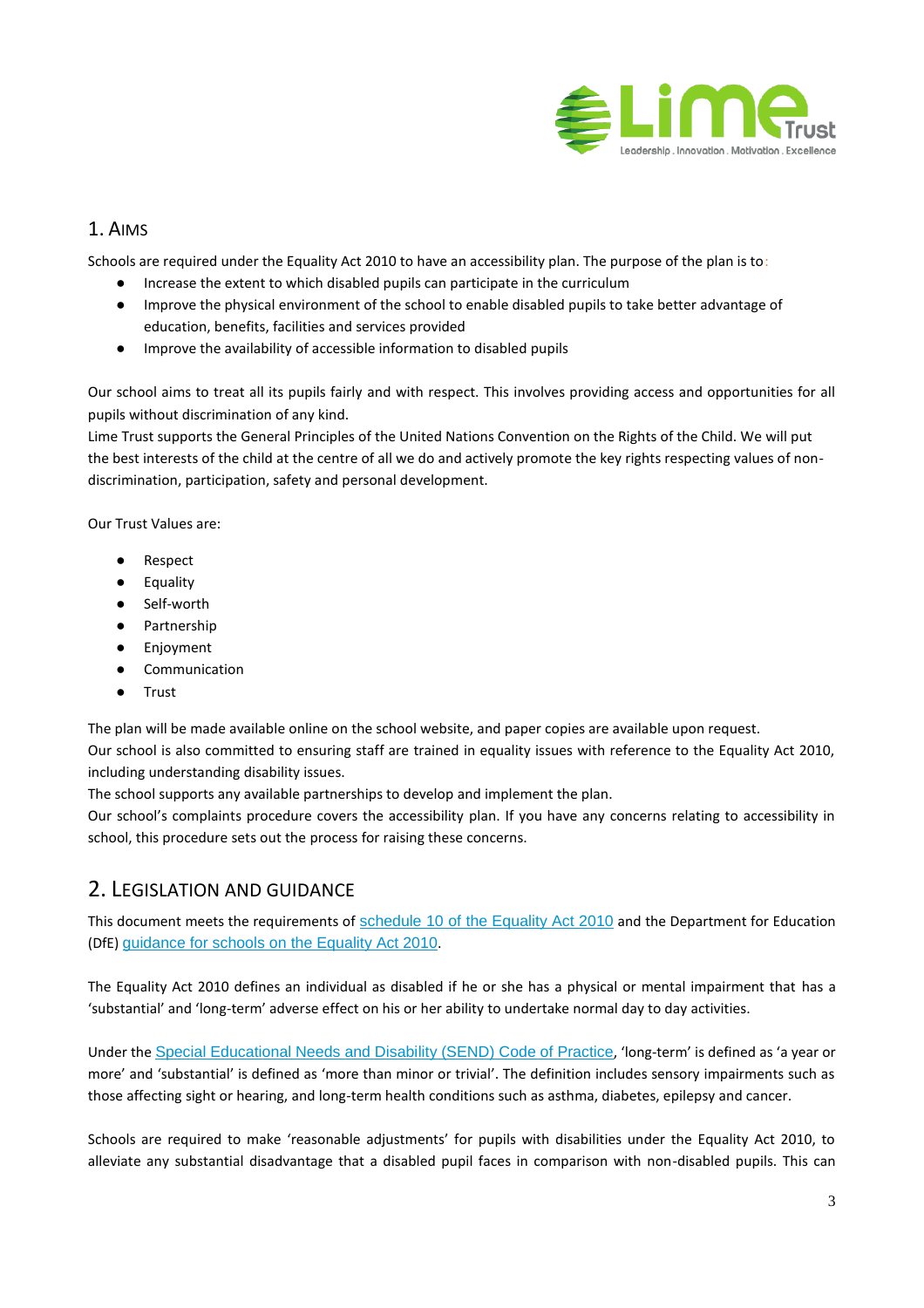

include, for example, the provision of an auxiliary aid or adjustments to premises. This policy complies with our Academy funding agreement and articles of association.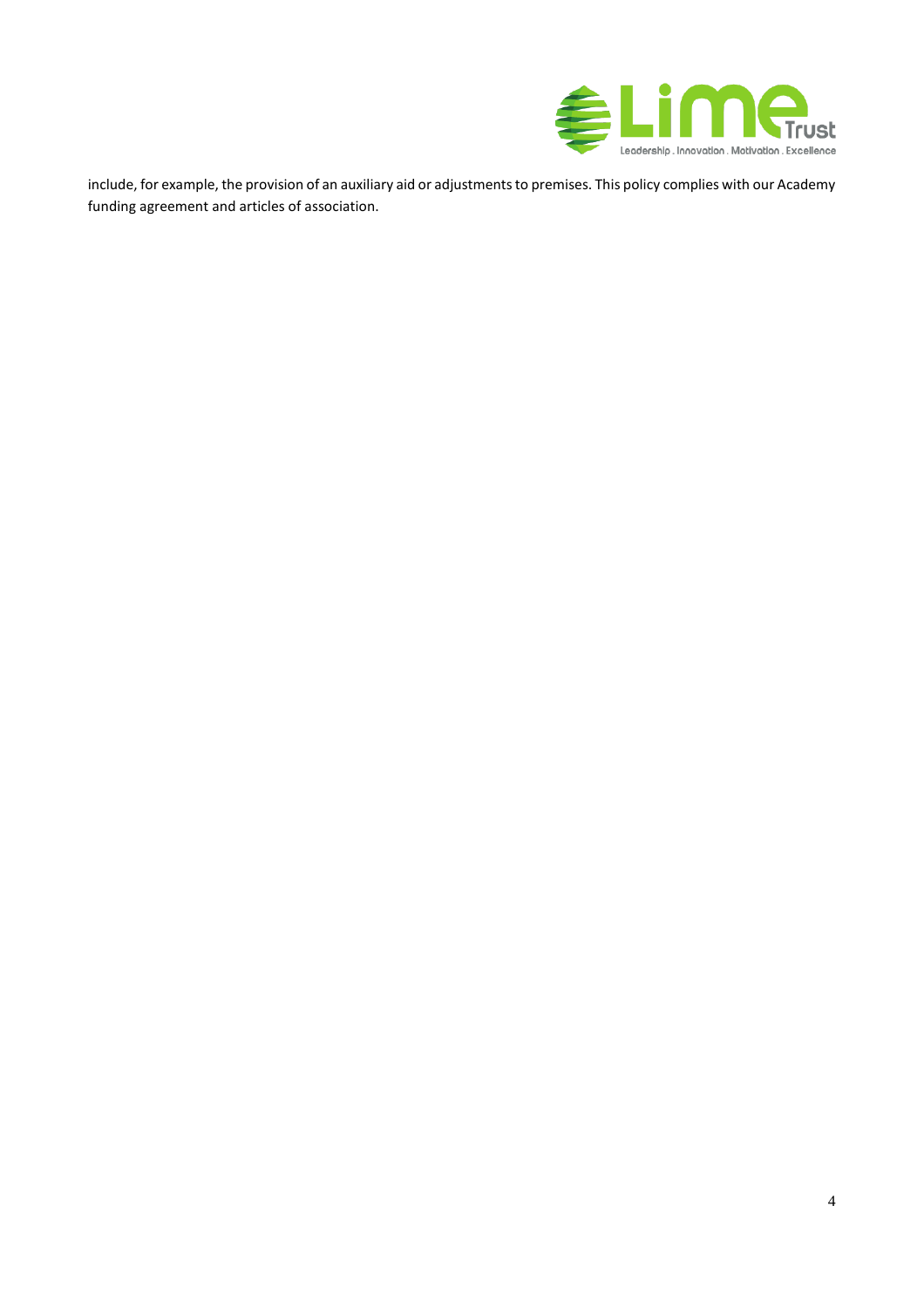

## 3. Action plan

This action plan sets out the aims of our accessibility plan in accordance with the Equality Act 2010.

<span id="page-4-0"></span>

| Aim                                                    | <b>Current good practice</b><br>Include established practice and<br>practice under development                                                                                                                                                                                                             | <b>Objectives</b><br>State short, medium and<br>long-term objectives                                                                                                                                                          | <b>Actions to be taken</b>                                                                                             | <b>Person</b><br>responsible | Date to<br>complete<br>actions by | <b>Success criteria</b>                                                              |
|--------------------------------------------------------|------------------------------------------------------------------------------------------------------------------------------------------------------------------------------------------------------------------------------------------------------------------------------------------------------------|-------------------------------------------------------------------------------------------------------------------------------------------------------------------------------------------------------------------------------|------------------------------------------------------------------------------------------------------------------------|------------------------------|-----------------------------------|--------------------------------------------------------------------------------------|
| Increase access to<br>the curriculum for all<br>pupils | Our school offers a differentiated<br>curriculum for all pupils.<br>We use resources tailored to the<br>specific and individual pupil need to<br>allow all pupils access the<br>curriculum.                                                                                                                | Develop outdoor spaces<br>that promote physical<br>activities, development of<br>fine and gross motor skills,<br>encourages social<br>interaction and<br>communication and                                                    | Quotes for outdoor play<br>equipment<br>Quotes to resurface all<br>external pathways                                   | JW and VF                    | Summer<br>2022                    | All pupils being able to<br>access appropriate<br>outdoor learning<br>activities     |
|                                                        | Personal learning goals are set for all<br>pupils Targets are set effectively and<br>are appropriate for pupils with<br>additional needs.<br>Pupils are given opportunities to<br>learn outside the classroom<br>The curriculum is reviewed<br>periodically to ensure it meets the<br>needs of all pupils. | provides sensory<br>opportunities for pupils<br>and that is accessible to all<br>Pupils to access learning<br>opportunities beyond the<br>school<br>To ensure opportunities<br>for outdoors learning are<br>available for all | Extra minibus with tail lift                                                                                           | VF and LF                    | Summer<br>2022                    | Extra mini bus<br>purchased                                                          |
|                                                        | All classes have height adjustable<br><b>IWB</b><br>A range of high and low tech devises<br>are used to support learning                                                                                                                                                                                   | ICT to be used as a tool for<br>spoken and written<br>communication and as an<br>aid to help all pupils<br>access learning                                                                                                    | I-pads/laptops/low tech<br>communication devices to<br>be purchased to allow all<br>pupils access to the<br>curriculum | VF and TD                    | Ongoing as<br>required            | ICT being used<br>consistently as a tool to<br>support communication<br>and learning |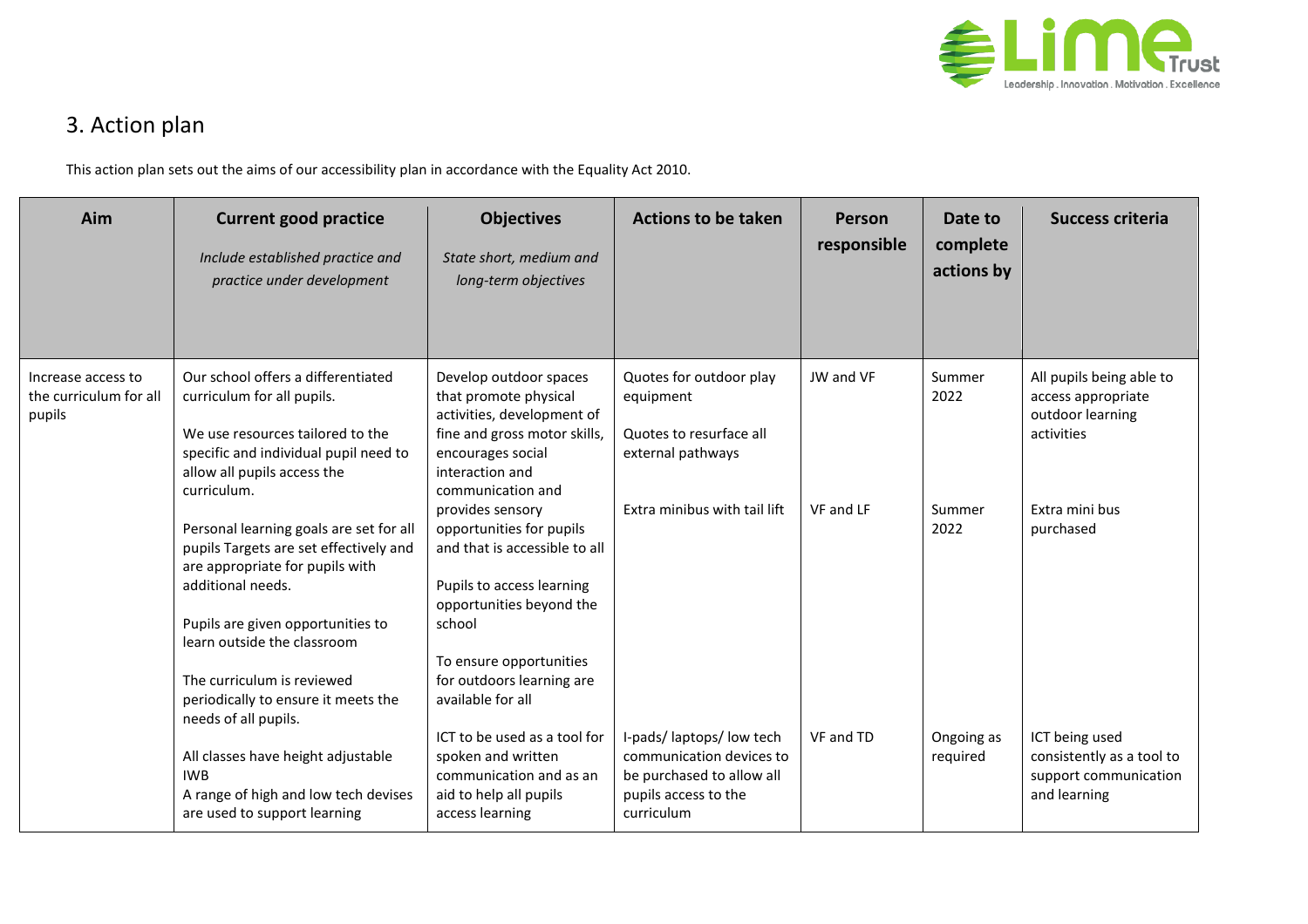

| Improve and<br>maintain access to<br>the physical<br>environment | The environment is adapted to the<br>needs of pupils as required.<br>This includes:<br>Ramps        | All fire doors to be fixed to<br>make sure they are<br>complaint with H&S<br>regulations.                                               | Fire door audit to be<br>carried out and repairs<br>undertaken as required                 | JW and LF | Easter 2022       | All fire doors meet<br>required standard                            |
|------------------------------------------------------------------|-----------------------------------------------------------------------------------------------------|-----------------------------------------------------------------------------------------------------------------------------------------|--------------------------------------------------------------------------------------------|-----------|-------------------|---------------------------------------------------------------------|
|                                                                  | Corridor width<br>Disabled toilets and changing<br>facilities<br>Overhead hoists in some classrooms | Steps/ access paths to be<br>leveled out to allow for<br>safe movement around all<br>parts of the school, both<br>indoors and outdoors. | Quotes to resurface the<br>exterior areas of the<br>school grounds                         | JW and LF | Summer<br>2022    | Exterior grounds are<br>accessible for all                          |
|                                                                  |                                                                                                     | Fire evacuation routes are<br>leveled out to allow for<br>safe evacuation in the<br>event of a fire                                     | Undertake required work<br>to improve access around<br>the school                          | JW and LF | Summer<br>2022    | All evacuation routes are<br>wheelchair/ changing<br>bed accessible |
|                                                                  |                                                                                                     | Emergency lighting as<br>required                                                                                                       | Audit emergency lighting.<br>Get quotes and install as<br>required                         | JW        | October<br>2021   | <b>Emergency lighting</b><br>meets regulations                      |
|                                                                  |                                                                                                     | Fire alarm warning is<br>accessible to all staff/<br>pupils                                                                             | Get quote for visual<br>warning in fire alarm<br>Undertake works                           | JW        | December<br>2021  | Visual warning<br>incorporated into fire<br>alarm                   |
|                                                                  |                                                                                                     | Make all classrooms<br>accessible to all                                                                                                | Quotes for overhead<br>hoists in all classes.<br>Undertake works on a<br>rolling programme | JW        | September<br>2021 | All classes are accessible<br>to all pupils                         |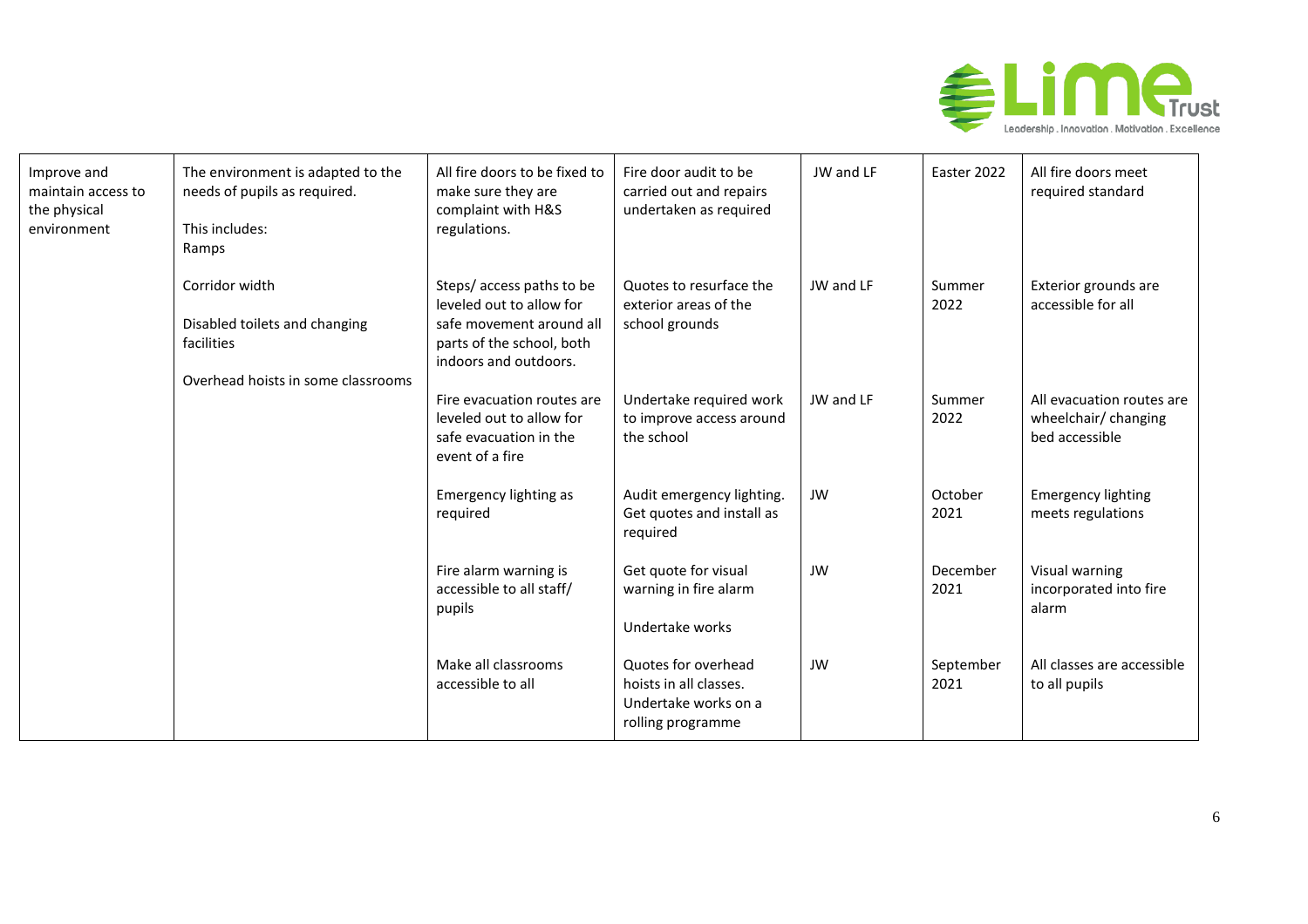

| Improve the delivery<br>information to<br>of<br>with<br>pupils<br>a<br>disability | Our school uses a range of<br>communication methods to ensure<br>information is accessible.<br>This<br>includes: | Key signs to<br>include<br>Braille/<br>OoR/<br>Photos/<br>Symbols | Signs around the school to<br>be updated as required | НK | Ongoing | All key signs around the<br>school accessible to all |
|-----------------------------------------------------------------------------------|------------------------------------------------------------------------------------------------------------------|-------------------------------------------------------------------|------------------------------------------------------|----|---------|------------------------------------------------------|
|                                                                                   | Recordable devices                                                                                               |                                                                   |                                                      |    |         |                                                      |
|                                                                                   | <b>Braille</b>                                                                                                   |                                                                   |                                                      |    |         |                                                      |
|                                                                                   | Pictorial or symbolic representations                                                                            |                                                                   |                                                      |    |         |                                                      |
|                                                                                   | Objects of reference                                                                                             |                                                                   |                                                      |    |         |                                                      |
|                                                                                   | Communication books                                                                                              |                                                                   |                                                      |    |         |                                                      |
|                                                                                   | Makaton signing                                                                                                  |                                                                   |                                                      |    |         |                                                      |
|                                                                                   | Picture Exchange Communication                                                                                   |                                                                   |                                                      |    |         |                                                      |
|                                                                                   | Eye-gaze                                                                                                         |                                                                   |                                                      |    |         |                                                      |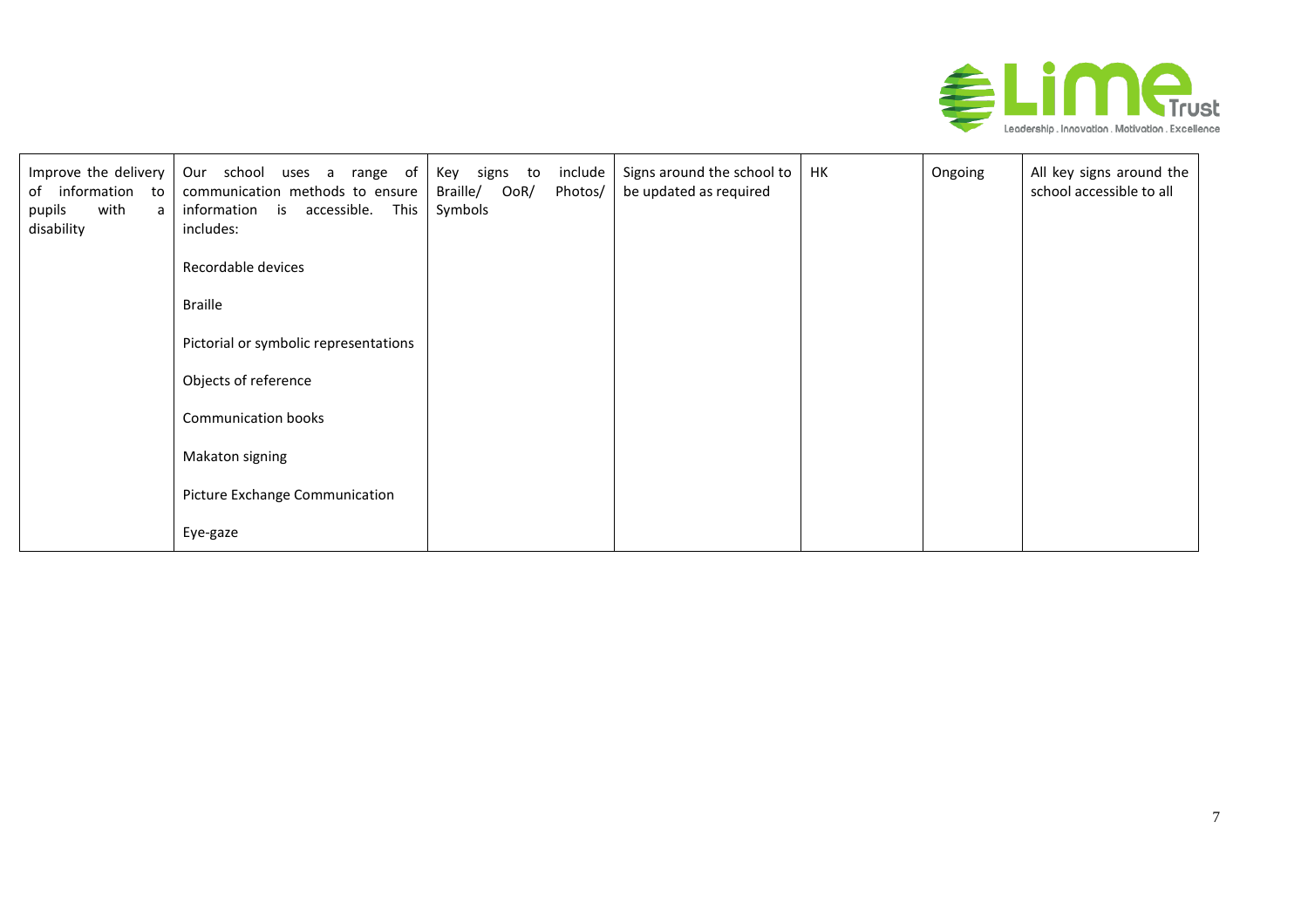

### <span id="page-7-0"></span>4. MONITORING ARRANGEMENTS

This document will be reviewed every **3** years, but may be reviewed and updated more frequently if necessary.

It will be approved by the Academy Council

### <span id="page-7-1"></span>5. LINKS WITH OTHER POLICIES

This accessibility plan is linked to the following policies and documents:

- Health and safety policy
- Special educational needs (SEN) information report
- Supporting pupils with medical conditions policy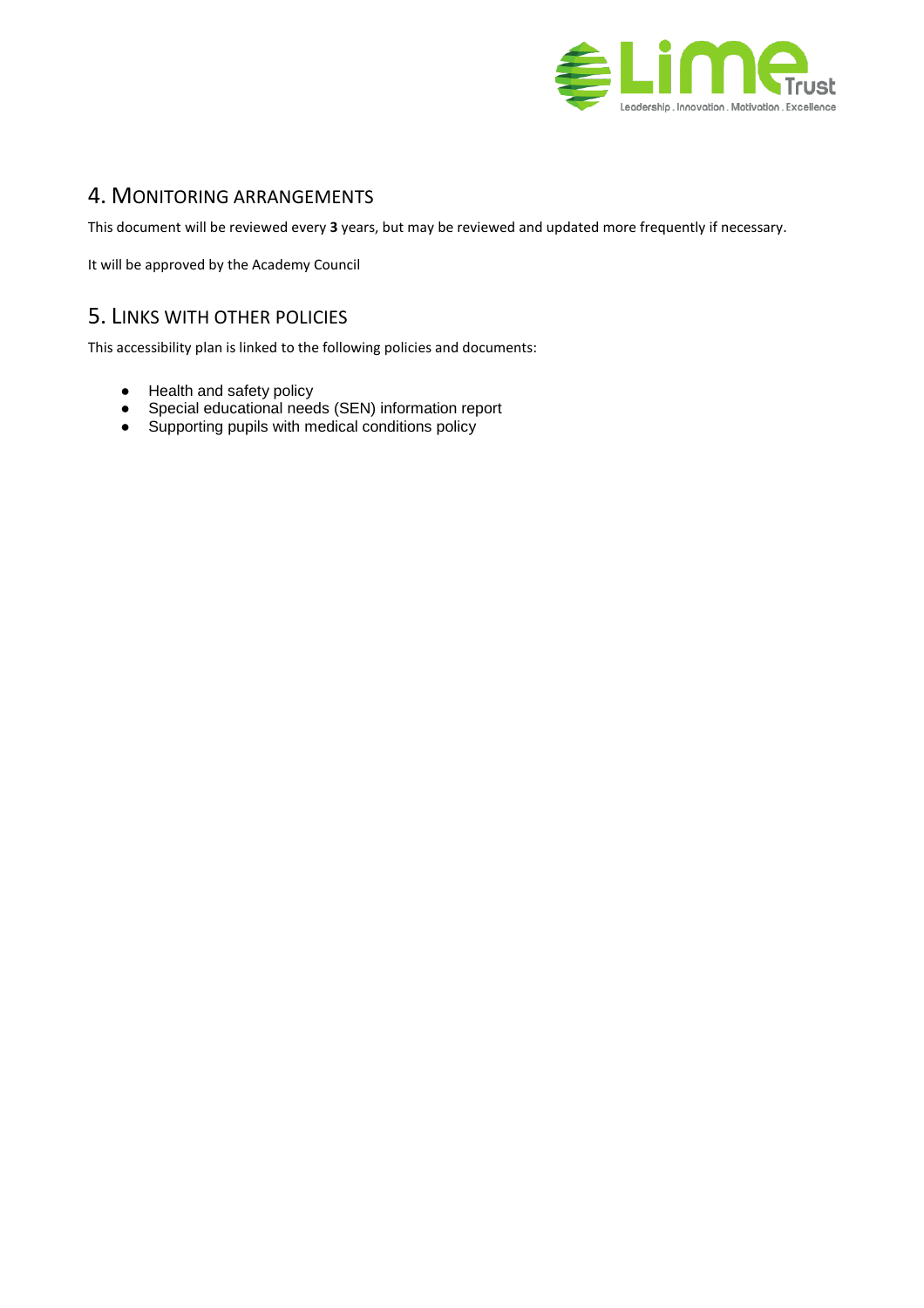

## Appendix 1: Accessibility audit

*The table below contains some examples of features you might assess as part of an audit of the school's physical environment. It is not an exhaustive list, and should be adapted to suit your own context.*

<span id="page-8-0"></span>

| Feature           | <b>Description</b> | <b>Actions to be taken</b> | Person responsible | Date to complete actions by |
|-------------------|--------------------|----------------------------|--------------------|-----------------------------|
|                   |                    |                            |                    |                             |
| Number of storeys |                    |                            |                    |                             |
| Corridor access   |                    |                            |                    |                             |
| Lifts             |                    |                            |                    |                             |
| Parking bays      |                    |                            |                    |                             |
| Entrances         |                    |                            |                    |                             |
| Ramps             |                    |                            |                    |                             |